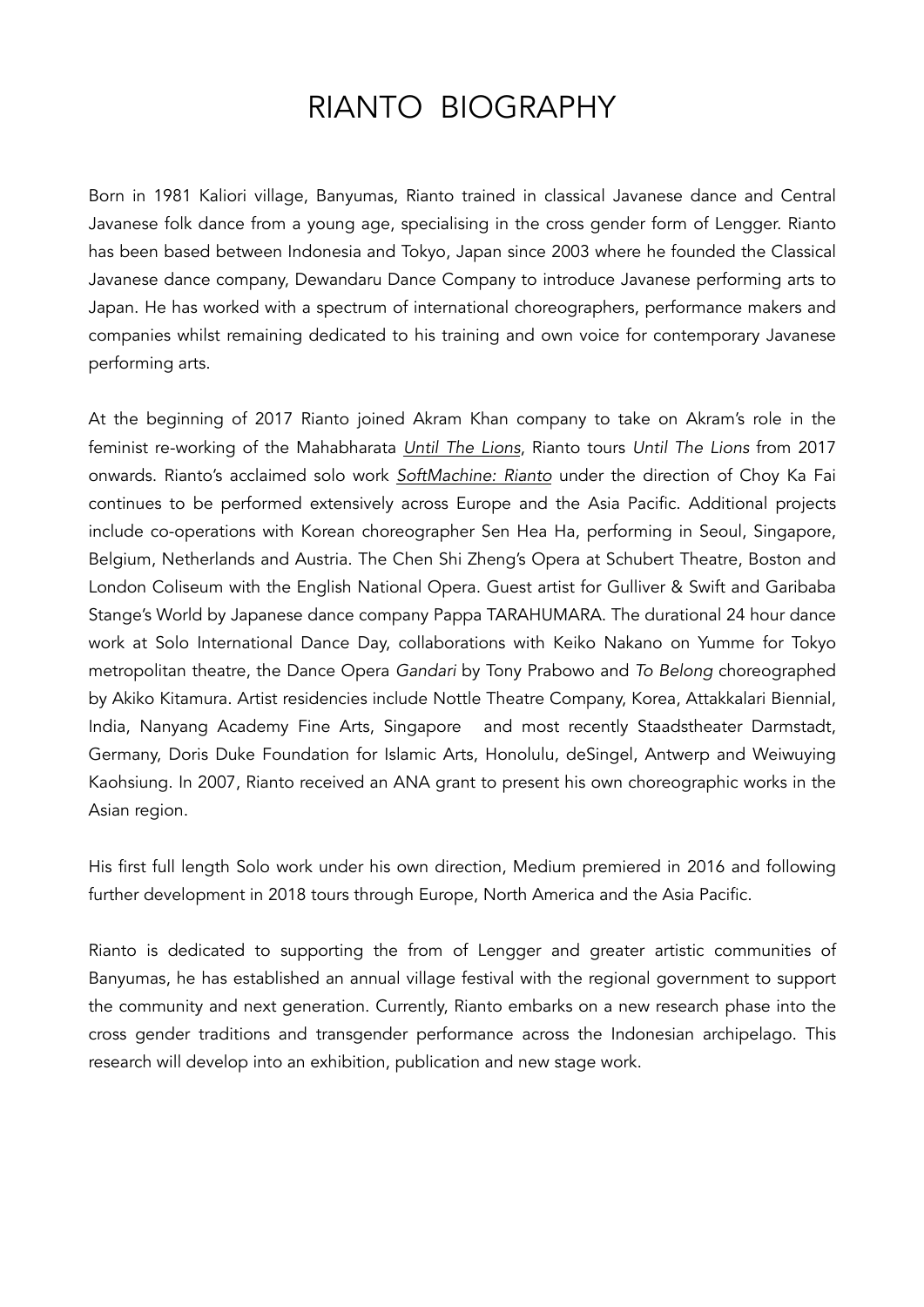# SELECTED WORKS

Until The Lions, Akram Khan Company: <https://www.youtube.com/watch?v=SYDl2g039I8> SoftMachine: Rianto: https://vimeo.com/80039428 Medium (phase 1 performances):<https://desingel.be/en/programme/dance/rianto-medium>



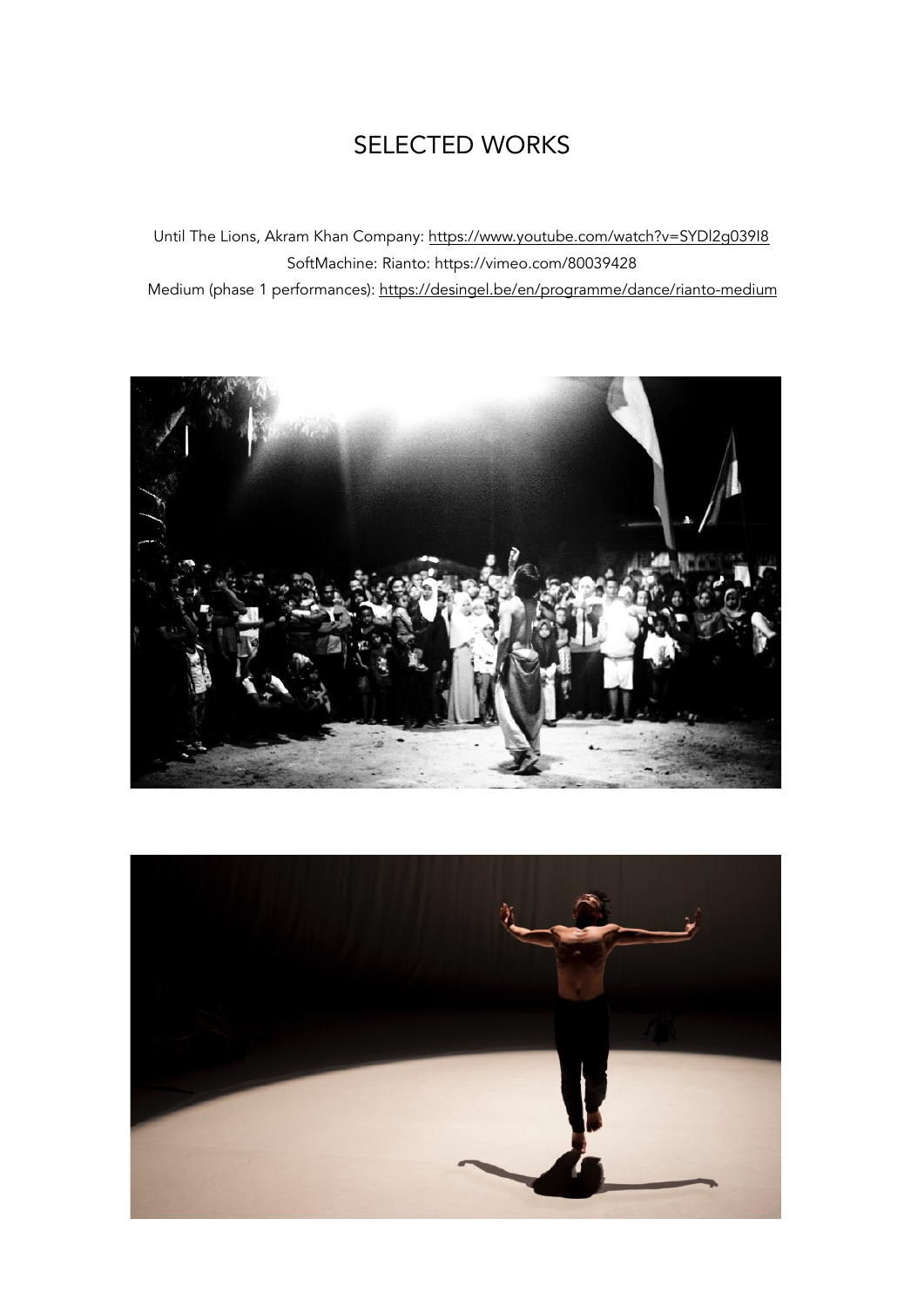# *Biodata Penuli*s

Full name : Rianto Degree : S.Sn ( Sarjana Seni ) Phone number : +81 80-5445-2555, +62 813-9125-5705

*Email* : [rianto.ddc@me.com](mailto:rianto.ddc@me.com) [dewandaru2006@gmail.com](mailto:dewandaru2006@gmail.com) [duradnawed@yahoo.com](mailto:duradnawed@yahoo.com)

S*ocial media*:

Instagram : @rianto.ddc

Facebook : Rianto Otnair

Website. : https://riantodancecommunity.com

Agency:

1.Rianto Dance Studio ( Community )

Address: : Jl. Raya Patikraja,

Desa Kaliori RT 006/RW 002, Kec. Kalibagor

Kab. Banyumas , Jawa Tengah Indonesia 53191

2. Rumah Lengger Banyumas

Adress : Jln. Kawedanan Lama

No .399 RT 07/RW 02 kelurahan sudagaran

Kecamatan Banyumas , kabupaten Banyumas

Jawa tengah - indonesia

Specialization area**:**  Artist ( international choreografer)

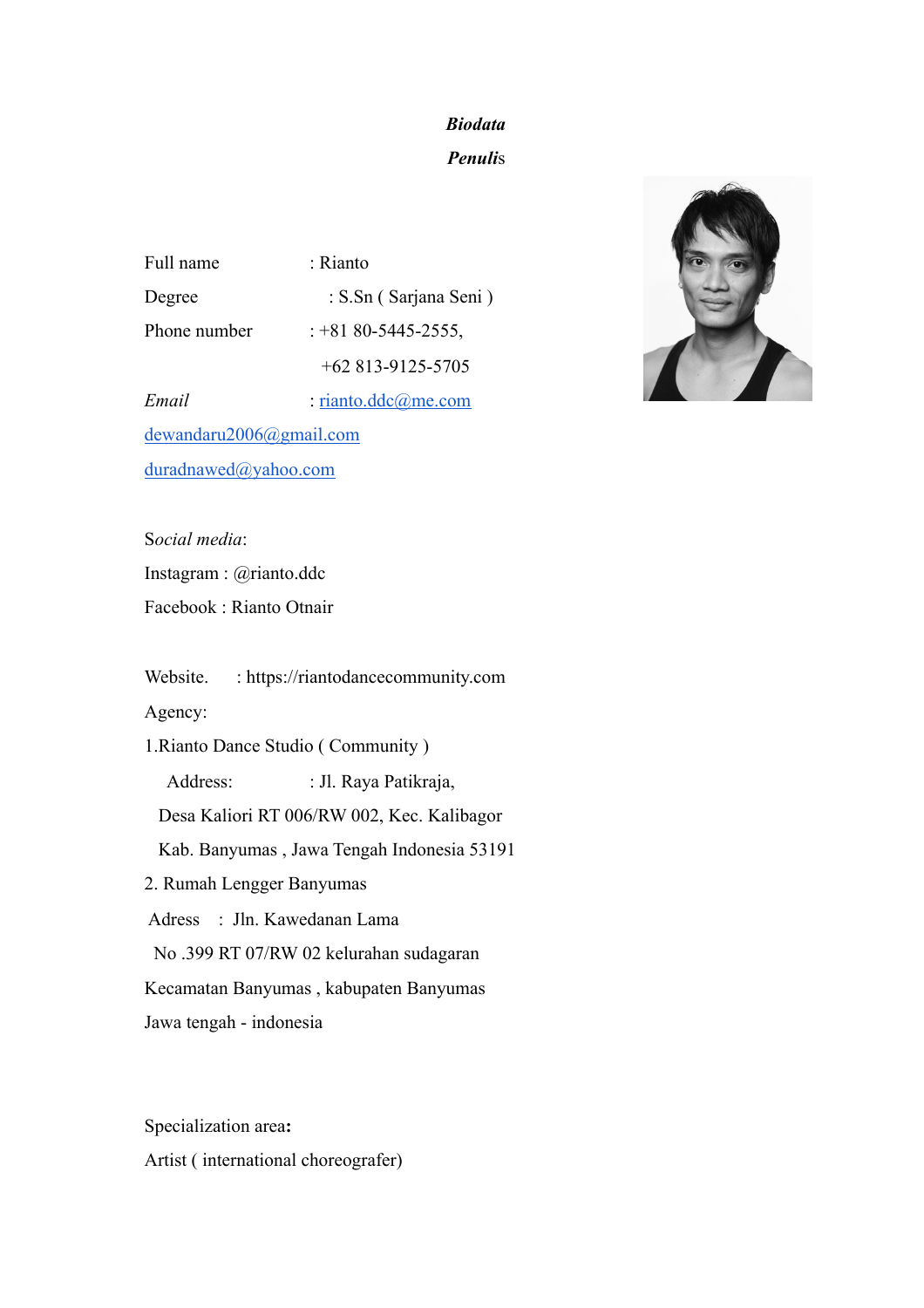# **Education history and Years of Study:**

- 1. SDN 3 Kaliori, years 1988 1995
- 2. SMPN 2 Kalibagor, years 1995 1997
- 3. SMK "Sendang Mas" Banyumas (SMKN 3 Banyumas), years 1997 2000
- 4. STSI Surakarta, years 2000 2004

# **Language skills :**

Indonesia - English - Japanese - Malay

# **Organizational history :**

- Chairman of Rianto Dance Studio (community ) since year 2016
- Chairman of Rumah Lengger Banyumas since year 2020
- Chairman of Dewandaru Dance Company Tokyo
- Member of Nawa Shanga Community
- Member of Seruling Mas Kota Surakarta
- Member of Member of Komunitas Seni Nusantara

History as workshop teacher at University:

- October -September 2020 : Academy theatre and Dance , Amsterdam University of Arts
- August 2019 : schloss Broellin ( ex...it'19 7th international dance Exchange and Performing festival oN Butoh and choreography dance )
- Agustus 2018 : The Hongkong Academy for Performing Arts , West Kowloon
- April 2016 : Institute Seni Indonesia Surakarta
- February 2012 : Creative Asian Contemporary dance based on Traditional and Spiritual" at CARE National Univercity of Singapore and Nanyang Academy Fine Arts - Dance Department
- February 2008 : South-East Asian Arts by Nusantara for Postgraduate at Royal Northern Collage of Music Nottingham, UK.
- August 2007 : Tokyo Seijo University of Arts , Daito bunka University Japan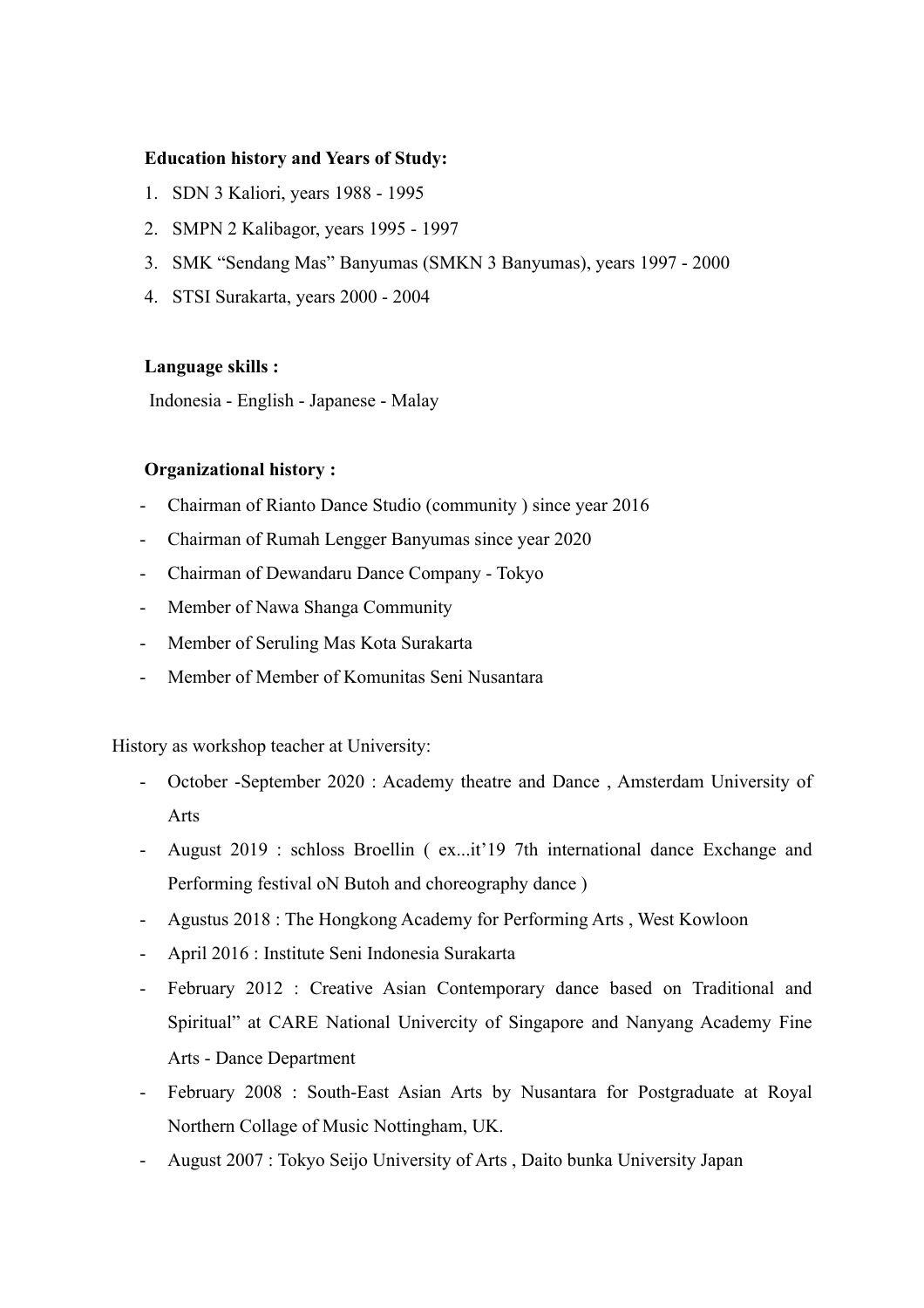Residence projec history :

- 2018 : Theatre Weiwuying Kaoshiung , Taiwan
- July 2017 : Theatre de La Villette, Paris, France
- May 2017 : Maya Dance Theatre Company , Singapore
- August 2016 : Yirrkarla, Northern Territory Australia
- October 2015 : Theatre DeSingel Antwerpen, Belgium dan Staadstheater Darmstadt, Germany
- October November 2015 : Shangrila Doris Duke Foundation for islamic arts Center , Honolulu - Hawaii
- December February 2013-2014: Attakalari Performing arts , Bangalore India
- July September 2009 :Nottle Theatre Company , South Korea

Work / Professional History (Last 10 years):

 $1.2020:$ 

12 - 13 March : Pertunjukan karya "Medium", Masion de la danse, musee de confluence, Lyon, France

April - May : perform "Medium", Switzerland May : perform "Medium", Fusebox Festival, Austin, USA September : perform "Medium", Switzerland

2. 2019

April : perform "Medium", la brequiterie Aerowaves, Paris, France June : perform "Medium", Tanec Praha, Prague, Chez Republic June : perform "Medium", Notos Festival, Athens, Greece 21 - 22 August : perform "Medium", B Motion, Bassano del Grapa Italy 25 August : perform "Medium", Supersense Festival, Melbourne, Australia 17 - 18 September : perform "Medium", Shanghai Dramatic Arts Center, China 11 September : perform "Medium", Suwung Dance Festival, Surabaya, Indonesia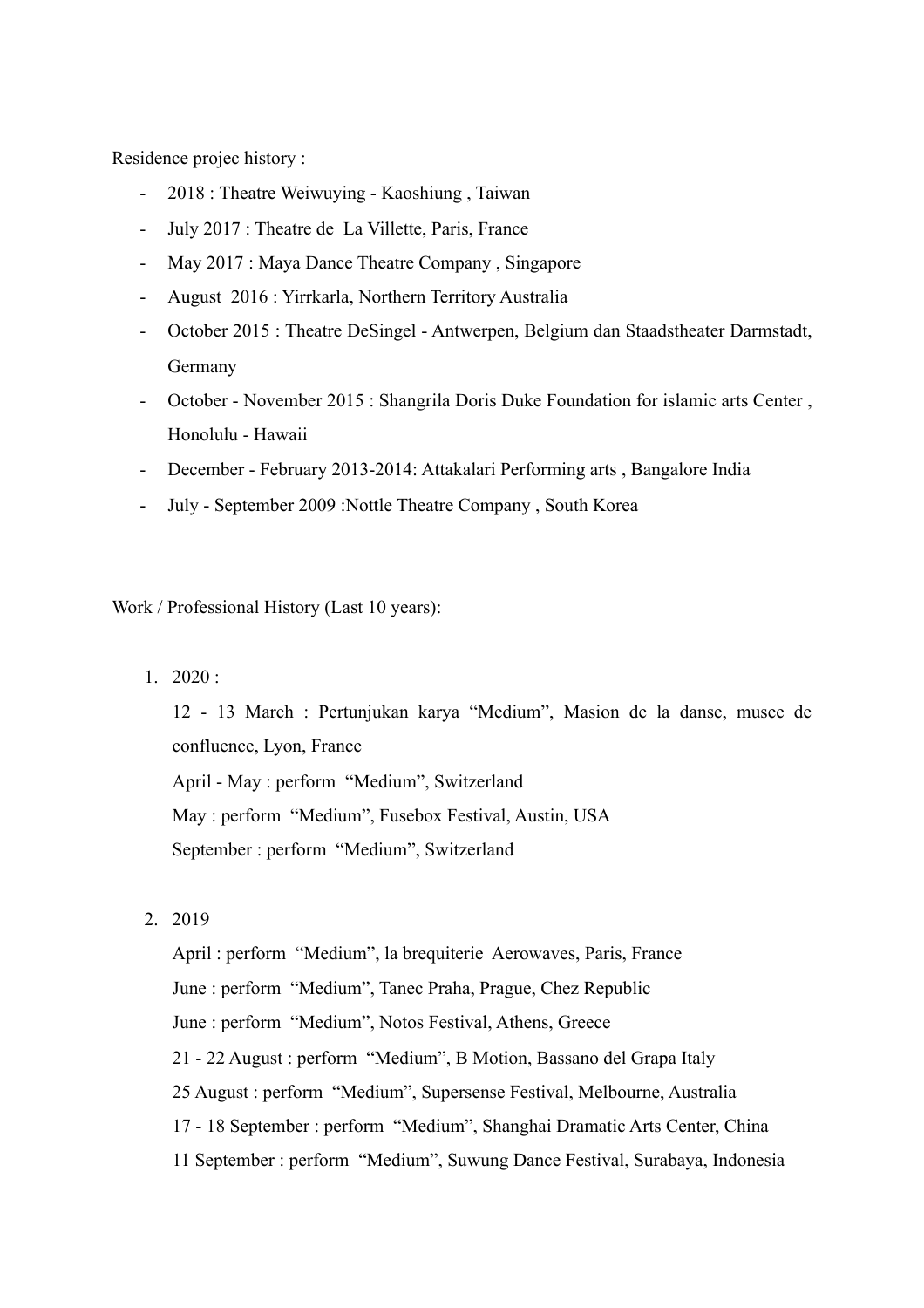#### 22 September : perform "Medium", One Dance Week, Plovdiv, Bulgaria

#### 3. 2018

perform "Medium", Indonesia Dance Festival Jakarta perform "Medium", Da:ns Festival, Esplanade, Singapore October : perform "Medium", Liveworks, Sydney, Australia November : perform "Medium", Weiwuying Arts Centre, Kaohsiung, Taiwan

# 4. 2017

November : perform "Medium", Europalia perform "Medium", La Comete, France perform "Medium", Concertgebow, Brugue, Belgium perform "Medium", Theatre de Liege, Belgium perform "Medium", Les Halles, Brussels, Belgium

# 5. 2016

13 - 28 Feb : Residency "Body Without Brain", Anwerp 28 Feb - 02 March : Softmachine : Rianto, in London 10 -14 March : Softmachine : Rianto, Kyoko Experimental 10 April : Pentas Murid Dewandaru Salon Concert in Tokyo April – Mei : Process Medium, Indonesia 31 May - 10 June : Project Singapore 19 June : performance "Lambang Sari", Nippori Sunny Hall, Tokyo 20 - 26 June : Rehearsal With Amsterdam Akram Khan 01 - 10 July : Dans Singapore 16 - 31 July : Process Medium, Indonesia 5 - 7 August : perform "Medium", Brown's Mart Theatre, Darwin 7 - 8 October : perform "Medium", Staadstheatre Darmstadt, Germany 14 - 15 October : perform "Medium", deSingel, Antwrp, Belgium 25 Oct - 15 Nov : Akram Khan Dance Company For Collaboration 1 - 5 November : perform "Medium", Salihara, Jakarta, Indonesia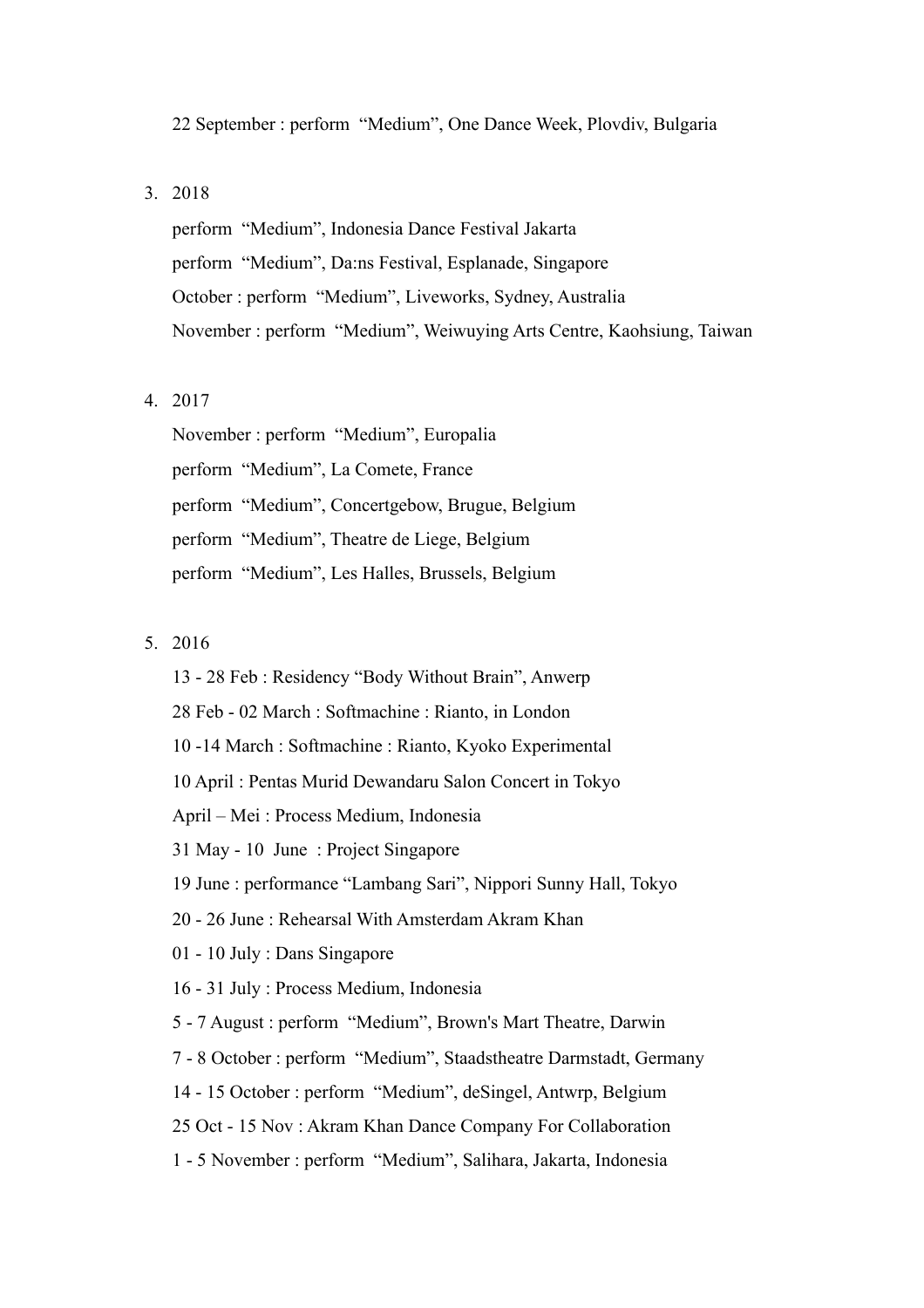25 - 27 Aug : perform "Softmachine": Rianto, Reykjavik Dance Festival 29 Aug - 1 Sept : perform "Softmachine": Rianto, Tanzmesse – Dussendolf 21 - 25 Sept : perform "Softmachine": Rianto, Ozasia, Adelaide 27 - 29 Sept : perform "Softmachine": Rianto, Belgrade International Theatre Festival 19 - 23 Oct : perform "Softmachine": Rianto, Sadler'sWell, London 25 - 30 Oct : perform "Softmachine": Rianto, Liveworks, Carriageworks, Sydney, Australia

### 6. 2015

Residency at Honolulu Museum of Arts And Islami Center, Shangri-La Residency at Staatballet Theatre Damstard, Germany Residency at DeSingle, Anwerpen, Belgium perform "Softmachine" : Rianto, Festival Tanz Im August, Berlin, Germany perform "Softmachine" : Rianto, Impulstanz, Vienna, Austria perform "Softmachine" : Rianto, DeSingle Anwerpen, Belgium perform "Softmachine" : Rianto, Lanjong Art Festival, East Kalimantan perform "Softmachine" : Rianto, Dans Festival Esplanade, Singapore perform "Softmachine" : Rianto, Parasite , Hongkong perform "Softmachine" : Rianto, Varna Bulgari

# 7. 2014

4 - 8 November : perform "Softmachine": Rianto For Indonesia Dance Festival, Jakarta

25 - 31 October : perform solo dance "Body Without Brain" in International Festival Padding Bagalanggang, West Sumatra

11 - 13 October : giving workshop and performance "Softmachine" : Rianto at Critical path in Sydney Australia

3 - 5 October : perform "To Belong-Suwung" by Akin Kitamura at Aoyama Round Theatre Tokyo Japan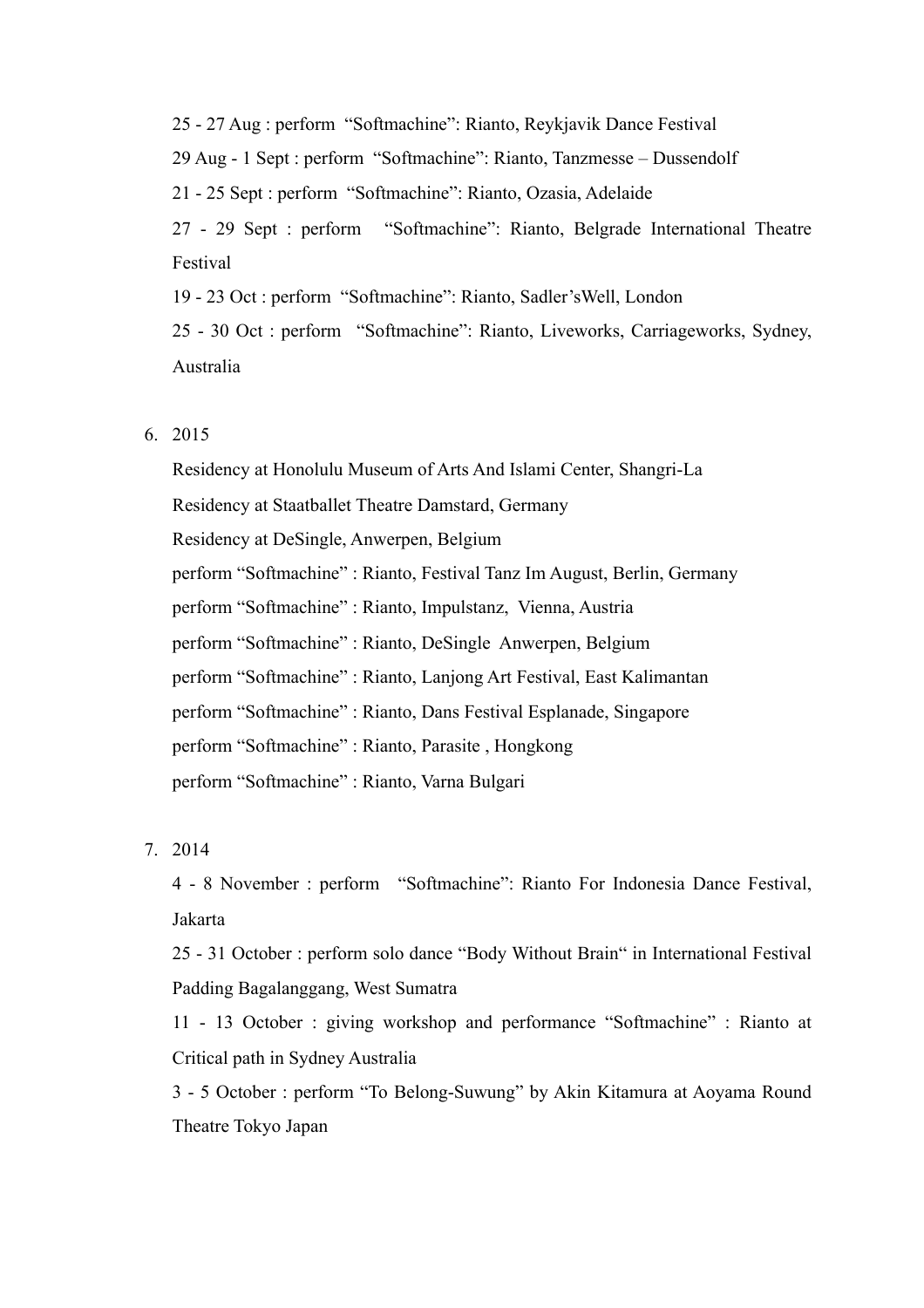26 - 27 July : Perform "Softmachine" : Rianto at Run Run Media Arts Centre by Parasite Hongkong

20 - 21 July : work in Progress "Gendari" Dance opera by Tony Prabowo and Akin Kitamura at Cino Cultural Complex, Japan

29 April : dancer for "24 Jam Menari" at World Dance Day in Surakarta

18 - 19 March : "To Belong Cyclonicdream " at NUS Festival with Akiko Kitamura

23 Feb - 14 March : "Artist Residency" in NaFa (Academi of Fine Arts) Dance Departement for Contemporary Dance based on traditional and spiritual dance

1 - 10 February : " Shoftmachine" : Rianto " at In & out Dance Festifal Burkina Faso, Africa

17 - 18 January : "Transformation" at Asia Tri Japan ,Theatre Curian Sinagawa, Japan

8. 2013

October – November : "To Belong" in collaboration with Akio Kitamura at Cino Cultural Complex, Nagano, Japan

23 − 25 September : solo performance "My Little Tutu" at Asia Tri Yogyakarta 17 – 20 July : "Spirit of Jaw" by Dewandaru Dance Company in Curian Theatre Sinagawa Tokyo And Kyoto

20 − 23 June : "Media Machine" Shibasaki Mashamichi Dance Theatre Company at Ishida Rio Festival in Terphischore Theater, Tokyo

May 25 - June 2 : "Body Without Brain" at Lanjong Arts Festival 2013 ,East Kalimantan – Borneo, Indonesia

Dec – Feb : "Body without Brain" International Artist Residence at Attakkalari India Biennial in Bangalore

9. 2012

21 - 25 Sept : "To Belong-Dialogue" in collaboration with Akiko Kitamura,Setagaya Public Theatre, and Dance Box

27 – 28 April : "To Belong" with Akiko Kitamura perform at Salihara Theater Jakarta, Indonesia

30 March : "Hallucination" at 3 Butoh Dimentions, Indonesia, Spain and Japan in Terpsichore Tokyo